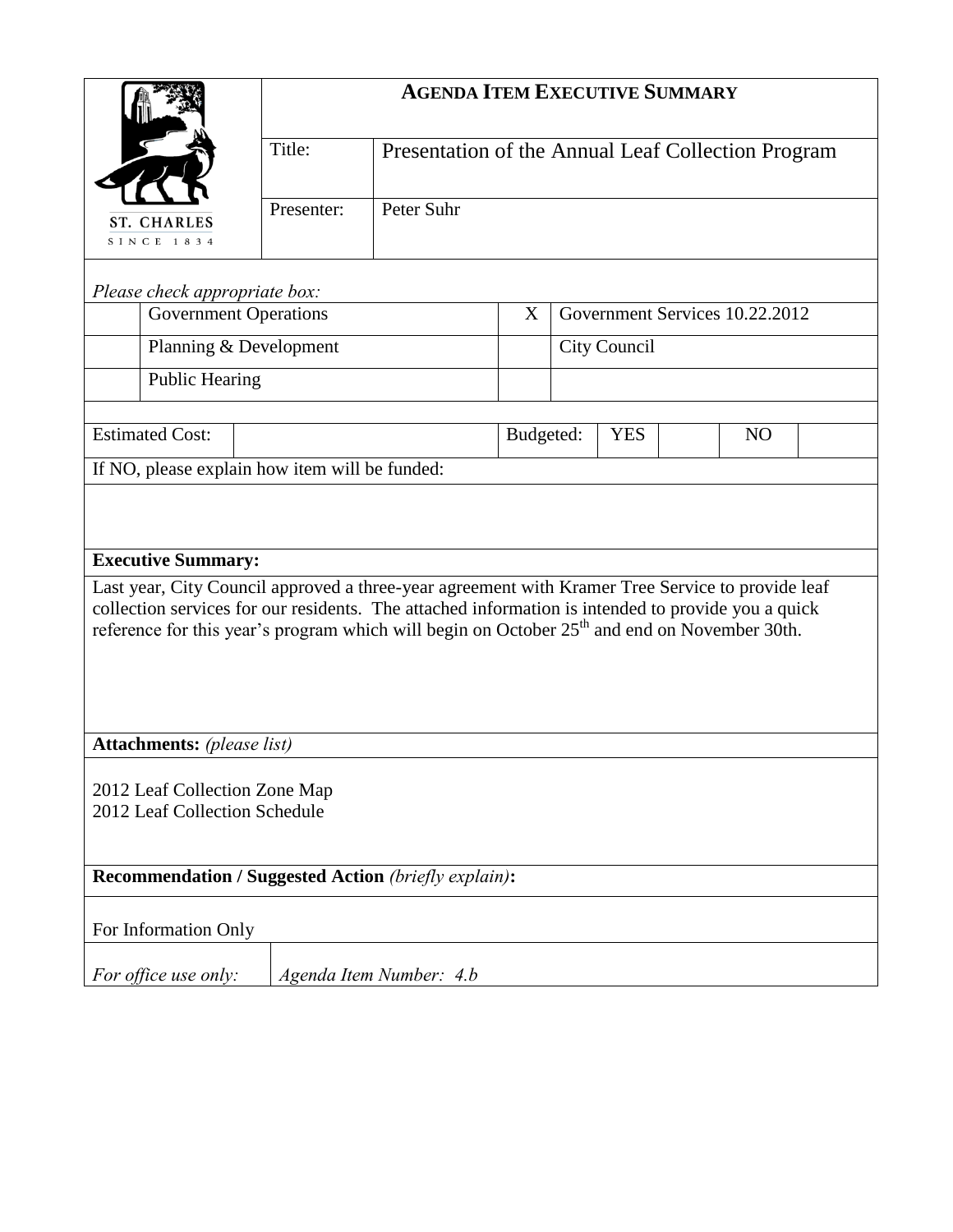

*N K*

Data Source: City of St. Charles, Illinois

Miles